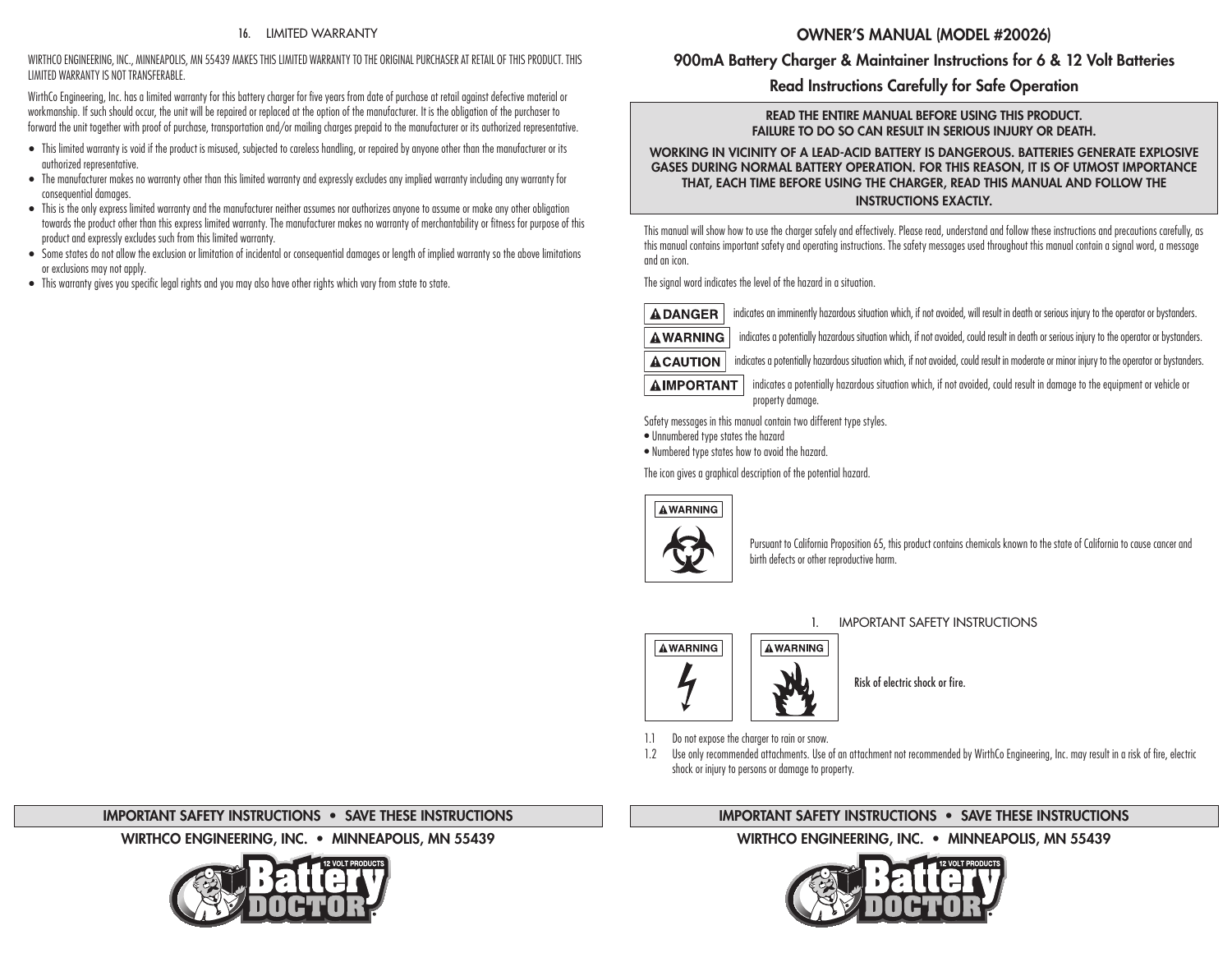- 1.3 To reduce the risk of damage to the electric plug or cord, pull by the plug rather than the cord when disconnecting the charger.
- 1.4 An extension cord should not be used unless absolutely necessary. Use of an improper extension cord could result in the risk of fire and electric shock. If an extension cord must be used, make sure:
	- That the pins on the plug of the extension cord are the same number, size and shape as those of the plug on the charger
	- That the extension cord is properly wired and in good electrical condition
	- That the wire size is large enough for the AC ampere rating of the charger as specified in the table in Section 8
- 1.5 To reduce the risk of electrical shock, unplug the charger from the outlet before attempting any maintenance or cleaning.
- 1.6 Remove personal metal items such as rings, bracelets, necklaces and watches when working with a lead-acid battery. A lead-acid battery can produce a short circuit current high enough to weld a ring or the like to metal, causing a severe burn.
- 1.7 Do not operate the charger with a damaged cord or plug; take it to a qualified service person.
- 1.8 Do not operate the charger if it has received a sharp blow, been dropped or otherwise damaged in any way; take it to a qualified service person.
- 1.9 Do not disassemble the charger; take it to a qualified service person when service or repair is required. Incorrect reassembly may result in a risk of fire or electric shock.

#### 2. PERSONAL PRECAUTIONS

# **AWARNING**



Risk of explosive gases

- 2.1 Working in the vicinity of a lead-acid battery is dangerous. Batteries generate explosive gases during normal battery operation. For this reason, it is of utmost importance the instructions are followed each time the charger is used.
- 2.2 To reduce the risk of a battery explosion, follow these instructions and those published by the battery manufacturer and the manufacturer of any equipment used in the vicinity of the battery. Review the cautionary markings on these products and on the engine.
- 2.3 This charger employs parts, such as switches and circuit breakers, that tend to produce arcs and sparks. If used in a garage, locate this charger 18 inches or more above floor level.
- 2.4 NEVER smoke or allow a spark or flame in the vicinity of a battery or engine.
- 2.5 Be extra cautious to reduce the risk of dropping a metal tool onto the battery. It might spark or short-circuit the battery or other electrical part that may cause an explosion.
- 2.6 Use this charger for charging LEAD-ACID batteries only. It is not intended to supply power to a low voltage electrical system other than in a starter-motor application. Do not use this battery charger for charging dry-cell batteries that are commonly used with home appliances. These batteries may burst and cause injury to persons and damage to property.
- 2.7 NEVER charge a frozen battery.
- 2.8 NEVER overcharge a battery.

#### 3. PREPARING TO CHARGE



Risk of contact with battery acid. Battery acid is a highly corrosive sulfuric acid.

- 3.1 Consider having someone close enough by to come to your aid when you work near a lead-acid battery.
- 3.2 Have plenty of fresh water and soap nearby in case battery acid contacts the skin, clothing or eyes.
- 3.3 Wear complete eye and body protection, including safety goggles and protective clothing. Avoid touching eyes while working near the battery.
- 3.4 If battery acid contacts the skin or clothing, immediately wash the area with soap and water. If acid enters the eye, immediately flood the eye with cold running water for at least 10 minutes and get medical attention right away.
- 3.5 If it is necessary to remove the battery from the vehicle to charge it, always remove the grounded terminal first. Make sure all of the accessories in the vehicle are off to prevent arcing.
- 3.6 Be sure the area around the battery is well ventilated while the battery is being charged.
- 3.7 Clean the battery terminals before charging the battery. During cleaning, keep airborne corrosion from coming into contact with the eyes, nose and mouth. Use baking soda and water to neutralize the battery acid and help eliminate airborne corrosion. Do not touch eyes, nose or mouth.
- 3.8 Add distilled water to each cell of the battery to be charged until the battery acid reaches the level specified by the battery manufacturer. Do not overfill. For a battery without removable cell caps, such as valve regulated lead-acid batteries (VRLA), carefully follow the manufacturer's recharging instructions.

# 12. MAINTENANCE INSTRUCTIONS

This charger requires minimal maintenance. As with any appliance or tool, a few common sense rules will prolong the life of the battery charger. ALWAYS BE SURE THE CHARGER IS UNPLUGGED BEFORE PERFORMING ANY MAINTENANCE OR CLEANING.

- 12.1 Store in a clean, dry place
- 12.2 Coil up the cords when not in use.
- 12.3 Clean the case and cords with a slightly damp cloth.
- 12.4 Clean any corrosion from the clamps with a solution of water and baking soda.
- 12.5 Examine the cords periodically for cracking or other damage and have them replaced if necessary.

**AWARNING** | All other service should be done by qualified personnel only.

## 13. STORAGE INSTRUCTIONS

- 13.1 Store the charger unplugged. The cord will still conduct electricity until it is unplugged from the outlet.
- 13.2 Store inside, in cool, dry place.
- 13.3 Do not store the clips clipped together, on or around metal or clipped to cables.

## 14. TROUBLESHOOTING

| Problem                                                 | Indication             | Cause                                                                  | Solution                                                                                                                                                                                                                                                   |
|---------------------------------------------------------|------------------------|------------------------------------------------------------------------|------------------------------------------------------------------------------------------------------------------------------------------------------------------------------------------------------------------------------------------------------------|
| Charger does not work                                   | No indicator lights on | No AC power                                                            | Check AC connections and make sure power point<br>is turned on                                                                                                                                                                                             |
| Charger has no DC output                                | 'Error' LED in on      | Output is short circuited<br>Reverse polarity connection<br>to battery | Check DC connection between charger and battery<br>and make sure they are not short circuiting<br>Check that the alligator clips haven't fallen off the<br>battery<br>Check that the alligator clips/ring terminals are<br>connect to the correct polarity |
| Long charging time, 'Charged'<br>light does not come on | 'Error' LED is on      | Battery capacity too large<br>Battery is defective                     | Check that the charger specification matches the<br>battery capacity<br>Battery cannot be charged and much be replaced                                                                                                                                     |

#### LED STATUS INDICATOR TABLE:

|                                          | Power (Red) | Charging (Yellow) | Charged (Green) | Error (Red) |
|------------------------------------------|-------------|-------------------|-----------------|-------------|
| AC power connected, battery disconnected | ON          | 0FF               | 0FF             | 0FF         |
| <b>Bulk charging</b>                     | 0N          | <b>ON</b>         | 0FF             | 0FF         |
| Level 1 charging                         | 0N          | 0N                | 0FF             | 0FF         |
| Level 2 and 3 charging                   | 0N          | OFF               | 0N              | 0FF         |
| Battery reverse polarity connection      | ON          | OFF               | 0FF             | 0N          |
| AC power off                             | 0FF         | 0FF               | 0FF             | OFF         |

## 15. BEFORE RETURNING FOR REPAIRS

- 15.1 When a charging problem arises, make certain that the battery is capable of accepting a normal charge. Be sure to double check all connections, AC outlet for power, charger clips or ring terminals are clean and for proper polarity.
- 15.2 When a battery is very cold, partially charged or sulfated, it will not draw the full rated amperes from the charger. It is both dangerous and damaging to a battery to force higher amperage into it than it can effectively use.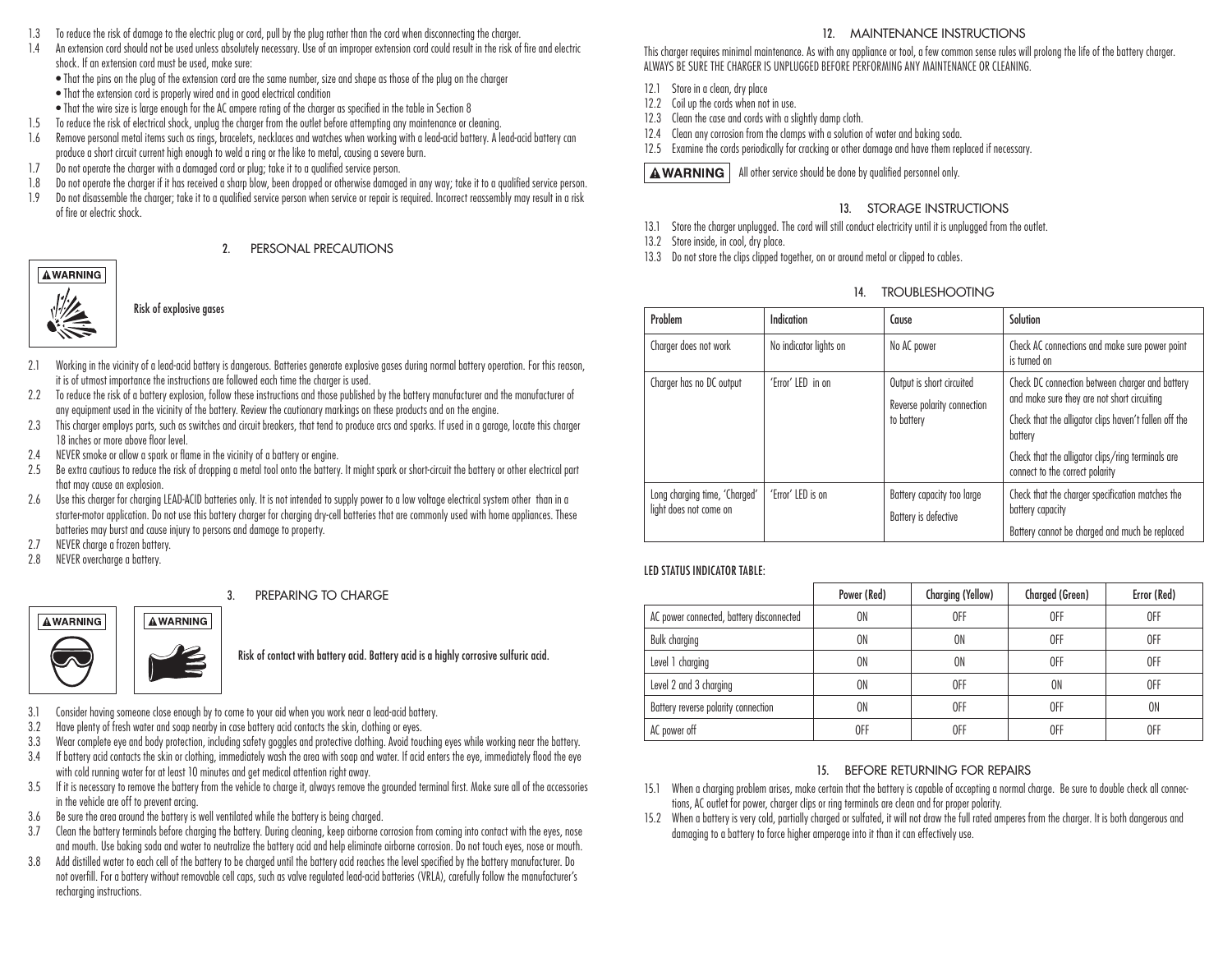#### 10. OPERATING INSTRUCTIONS

Before using review all safety and connection directions before using charger. Failure to do so can damage battery and cause

**ADANGER** 

serious injury or death.

- 10.1 Charging:
	- Connect the charger to the battery per instructions in sections 6 or 7; depending on the battery set-up.
	- Connect the charger to AC outlet.
	- Choose battery type by sliding the voltage select switch to the correct battery voltage.
	- If the charger does not detect a properly connected battery, the "Error LED" will light until a battery is detected. Charging will not begin while the Error LED is on. When the charging begins, the "Charging LED" will light up.
	- When charging is complete, the "Charged LED" will light up. Unplug the charger first from the AC outlet.
	- Remove the negative connection first, then the positive connection.

#### 10.2 Automatic Charge Mode:

- Stage One Diagnosis: The charger's smart technology will perform a series of steps to analyze the battery's charge state and determine which stage the battery charger needs to begin with. It will also determine if the battery is good or hooked up improperly.
- Stage Two Charging battery at a current of 900mA until the battery reaches full charge. In 12V mode, the 20026 will shut off at 14.4 volts. In 6V mode, the battery charger will shut off at 7.2 volts.
- Stage Three Pulse Float level / Automatic On-Off Monitoring. The charger DC output will shut off and monitor a battery. The 20026 will send pulse charges to keep the battery stable between 13.4-14.0V for 12V batteries and 6.7-7.0V for 6V batteries. Always make sure to randomly inspect the battery and charger while hooked up for long periods of time.

## **AIMPORTANT**

 Follow all safety instructions and precautions for charging the battery. Wear complete eye protection and clothing protection. Charge the battery in a well-ventilated area.

NOTE: During extremely cold weather, charge the battery for 5 minutes before cranking the engine. If the engine fails to start, charge the battery for 5 more minutes before attempting to crank the engine again. After the engine starts unplug the AC power cord before disconnecting the battery clips from the vehicle.

#### 11. CALCULATING CHARGE TIME

- Use the following table to more accurately determine the time it will take to bring a battery to full charge. First, identify where the battery fits into the chart.
- The times given are for batteries with a 50% charge prior to recharging. Add more time for severely discharged batteries.

|                          | Charge Rate/Charging Time         |              |               |
|--------------------------|-----------------------------------|--------------|---------------|
|                          | 900mA                             |              |               |
|                          | Motorcycle, Garden, Tractor, Etc. | $6 - 12$ AH  | $7 - 14$ hrs  |
| Small Batteries (6 Volt) |                                   | 12 - 32 AH   | 14 - 36 hrs   |
|                          | 200 - 315 CCA                     | $40 - 60$ RC | $22 - 28$ hrs |
| Cars/Trucks (12 Volt)    | 315 - 550 CCA                     | $60 - 85$ RC | $28 - 40$ hrs |
|                          | 550 - 1000 CCA                    | 80 - 190 RC  | $40 - 80$ hrs |
|                          |                                   | 80 RC        | 44 hrs        |
|                          |                                   | 140 RC       | 70 hrs        |
|                          | Marine/Deep Cycle (12 Volt)       | 160 RC       | 88 hrs        |
|                          |                                   | 180 RC       | 90 hrs        |

- 3.9 Read, understand and follow all instructions for the charger, battery, vehicle and any equipment used near the battery and charger. Study all of the battery manufacturer's specific precautions while charging and recommended rates of charge.
- 3.10 Determine the voltage of the battery by referring to the vehicle owner's manual and make sure that the output voltage selector switch is set to the correct voltage.
- 3.11 Make sure that the charger's alligator clips or ring terminals are secured.



## 4. CHARGER LOCATION

Risk of explosion and contact with battery acid.

- 4.1 Locate the charger as far away from the battery as the DC cables permit.
- 4.2 Never place the charger directly above the battery being charged: gases from the battery will corrode and damage the charger.

**AWARNING** 

- 4.3 Do not set the battery on top of the charger.
- 4.4 Never allow battery acid to drip onto the charger when reading the electrolyte specific gravity or filling the battery.
- 4.5 Do not operate the charger in a closed-in area or restrict the ventilation in any way.

#### 5. DC CONNECTION PRECAUTIONS

- 5.1 Connect and disconnect the DC output clips only after removing the AC plug from the electrical outlet. Never allow the clips to touch each other.
- 5.2 Attach the ring terminals or the alligator clips to the battery. It is recommended to twist or rock the alligator clips back and forth several times
- to make a good connection. This tends to keep the alligator clips from slipping off the battery terminals and helps reduce risk of sparking.



A spark near the battery may cause a battery explosion. To reduce the risk of a spark near the battery:

- 6.1 Position the AC and DC cables to reduce the risk of damage by the hood, door, moving or hot engine parts. NOTE: If it is necessary to close the hood during the charging process, ensure that the hood does not touch the metal part of the battery clips or cut the insulation of the cables.
- 6.2 Stay clear of fan blades, belts, pulleys and other parts that can cause injury.
- 6.3 Check the polarity of the battery posts. The POSITIVE (POS, P, +) battery post usually has a larger diameter than the NEGATIVE (NEG, N, -) post.
- 6.4 Connect the POSITIVE (RED) clip from the battery charger to the POSITIVE (POS, P, +) ungrounded post of the battery. Connect the NEGATIVE (BLACK) clip to the vehicle chassis or engine block away from the battery. Do not connect the clip to the carburetor, fuel lines or sheet-metal body parts. Connect to a heavy gauge metal part of the frame or engine block.
- 6.5 When disconnecting the charger, disconnect the AC cord from the wall. Next remove the NEGATIVE (NEG, N, -) from the chassis ground first, then remove the POSITIVE (POS, P, +) clip from the battery terminal. If using the ring terminal assemble as a fixed connection, just simple disconnect the bullet connector on the main cord. MAKE SURE THE END OF THE BULLET CONNECTOR DOES NOT COME IN CONTACT WITH ANY METAL OBJECTS.
- 6.6 See CALCULATING CHARGE TIME for length of charge information in section 11.



A spark near the battery may cause a battery explosion. To reduce the risk of a spark near the battery:

## 6. FOLLOW THESE STEPS WHEN BATTERY IS INSTALLED IN VEHICLE